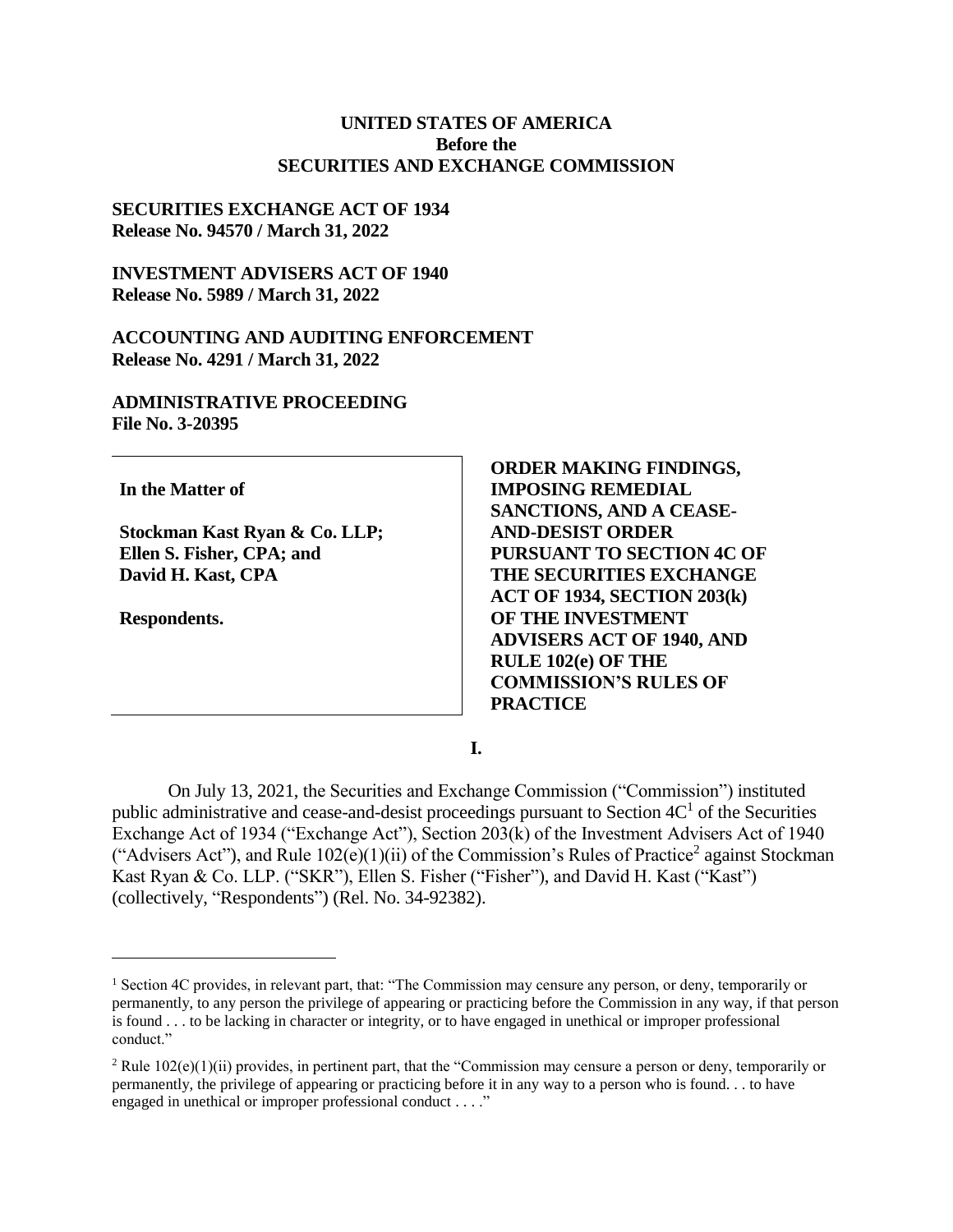In connection with these proceedings, Respondents have submitted an Offer of Settlement (the "Offer") which the Commission has determined to accept. Solely for the purpose of these proceedings and any other proceedings brought by or on behalf of the Commission, or to which the Commission is a party, and without admitting or denying the findings herein, except as to the Commission's jurisdiction over them and the subject matter of these proceedings, which are admitted, and except as provided herein in Section V, Respondent consents to the entry of this Order Making Findings, Imposing Remedial Sanctions, and a Cease-and-Desist Order Pursuant to Section 4C of the Securities Exchange Act of 1934, Section 203(k) of the Investment Advisers Act of 1940, and Rule 102(e)(1)(ii) of the Commission's Rules of Practice ("Order"), as set forth below.

### **III.**

On the basis of this Order and Respondents' Offer, the Commission finds that:

### **A. SUMMARY**

 $\overline{a}$ 

This proceeding arises out of audits of six private funds (collectively, the "Funds" or Funds 1-6) by audit firm SKR and audit partners Fisher and Kast. Although SKR's audit reports stated that the audits were conducted in accordance with Public Company Accounting Oversight Board ("PCAOB") auditing standards, Respondents engaged in improper professional conduct under Rule 102(e) by failing to conduct the audits in accordance with those standards. These audit failures were in connection with SKR's engagement by an SEC-registered investment adviser (the "Adviser"), to audit private funds so that the Adviser could comply with Section 206(4) of the Advisers Act and Rule 206(4)-2 thereunder (the "Custody Rule").

Specifically, Fisher, the engagement partner, and SKR failed to obtain sufficient appropriate audit evidence regarding the valuation and existence of certain hard-to-value assets described herein as Level 3 assets.<sup>3</sup> Fisher and SKR knew that these assets were hard to value and acknowledged that they were high risk areas of the audit, but they failed to properly assess the risks associated with these complex assets and design and execute an audit response sufficient to address the risks. As such, Fisher and SKR failed to meet PCAOB auditing standards related to audit planning, obtaining sufficient appropriate audit evidence, evaluating audit results, audit documentation, exercising due professional care, and supervision and review.

The engagement quality review conducted by Kast, who was required under PCAOB standards to evaluate significant judgments made by the engagement team and assess the engagement team's response to significant risks, was deficient because Kast reviewed and approved work papers that failed to obtain sufficient appropriate audit evidence regarding the

<sup>3</sup> Financial Accounting Standards Board ("FASB") Accounting Standards Codification "ASC" 820 sets forth three categories of inputs for use in determining an asset's fair value. Assets valued using Level 3 inputs are the most difficult to value because they have no readily available market information and are valued using unobservable inputs.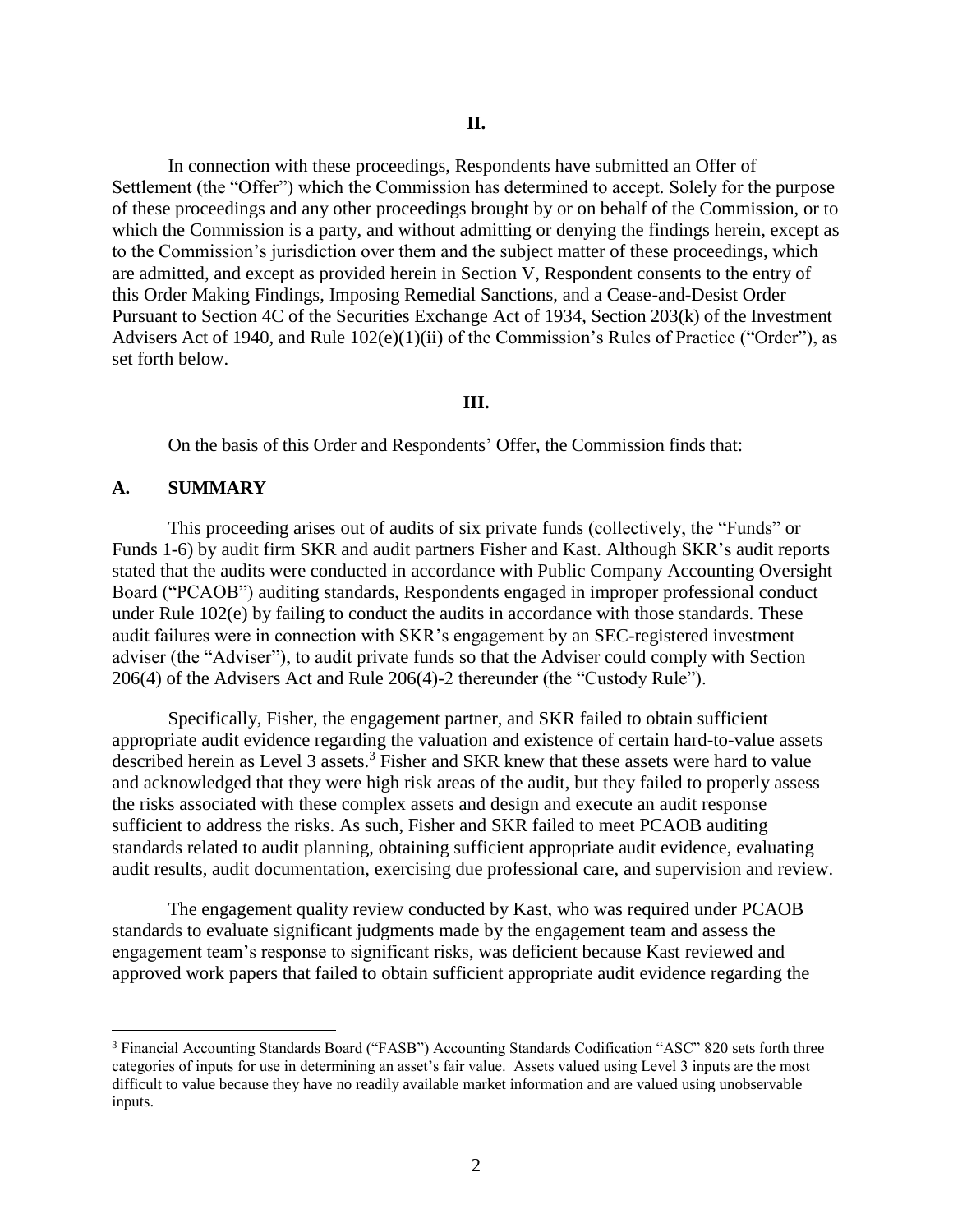valuation and existence of Level 3 assets and failed to review other required work papers on independence and completion.

The Custody Rule under the Advisers Act, among other things, requires that advisory client assets be maintained with a qualified custodian, and requires client assets to be verified through an annual surprise examination by an independent public accountant. The Adviser, which had custody of investor assets, sought to use the audit exception to the Custody Rule, which required that the funds' financial statements be audited in accordance with U.S. Generally Accepted Auditing Standards ("GAAS") by an independent public accountant that is registered with and subject to regular inspection by the PCAOB (the "audit exception"). *See* 17 C.F.R. § 275.206(4)-2(b)(4). As a result of the above conduct, SKR caused the Adviser's violations of the Custody Rule.

SKR was not independent under the Commission's independence rules set forth in Regulation S-X because a tax partner at SKR served as the trustee or general partner for a number of trusts that invested in eight private funds audited by SKR (Funds 7-14). SKR also lacked independence because it provided bookkeeping services to one fund (Fund 2) for which it also audited the fund's financial statements. Both of these relationships violated the Commission's independence rules for accountants and, because SKR was not independent and did not conduct the audits of the funds in accordance with GAAS, the Adviser could not meet the audit exception and violated the Custody Rule.

# **B. RESPONDENTS**

1. Stockman Kast Ryan & Co., LLP is a Colorado limited liability partnership and accounting firm registered with the PCAOB. SKR has one office headquartered in Colorado Springs, Colorado.

2. Ellen S. Fisher, CPA, age 52, is a resident of Elbert, Colorado. She began working at SKR in 1999 as a senior auditor and became a partner in 2012. She first served on audits of the Adviser's funds in 2011 as senior manager, then as the audit engagement partner from 2014 through at least 2019. She has been a licensed CPA in Colorado since 1998.

3. David H. Kast, CPA, age 69, is a resident of Colorado Springs, Colorado. He was one of the founding partners of SKR in 1995. Kast served as the audit engagement partner on audits of the Adviser's funds from at least 2010 through 2013 and then as the audit engagement quality review ("EQR") partner from 2014 through at least 2017. He has been a licensed CPA in Colorado since 1977.

# **C. OTHER RELEVANT ENTITIES AND INDIVIDUALS**

4. Adviser is an SEC-registered investment adviser incorporated in Colorado that provides investment advisory, financial planning, and estate planning services to high-net-worth clients.

5. Individual 1, age 66, is a resident of Colorado Springs, Colorado. Individual 1 is a tax partner at SKR and was a trustee and general partner for seven trusts or partnerships that invested in eight private funds managed by the adviser and also audited by SKR in 2015.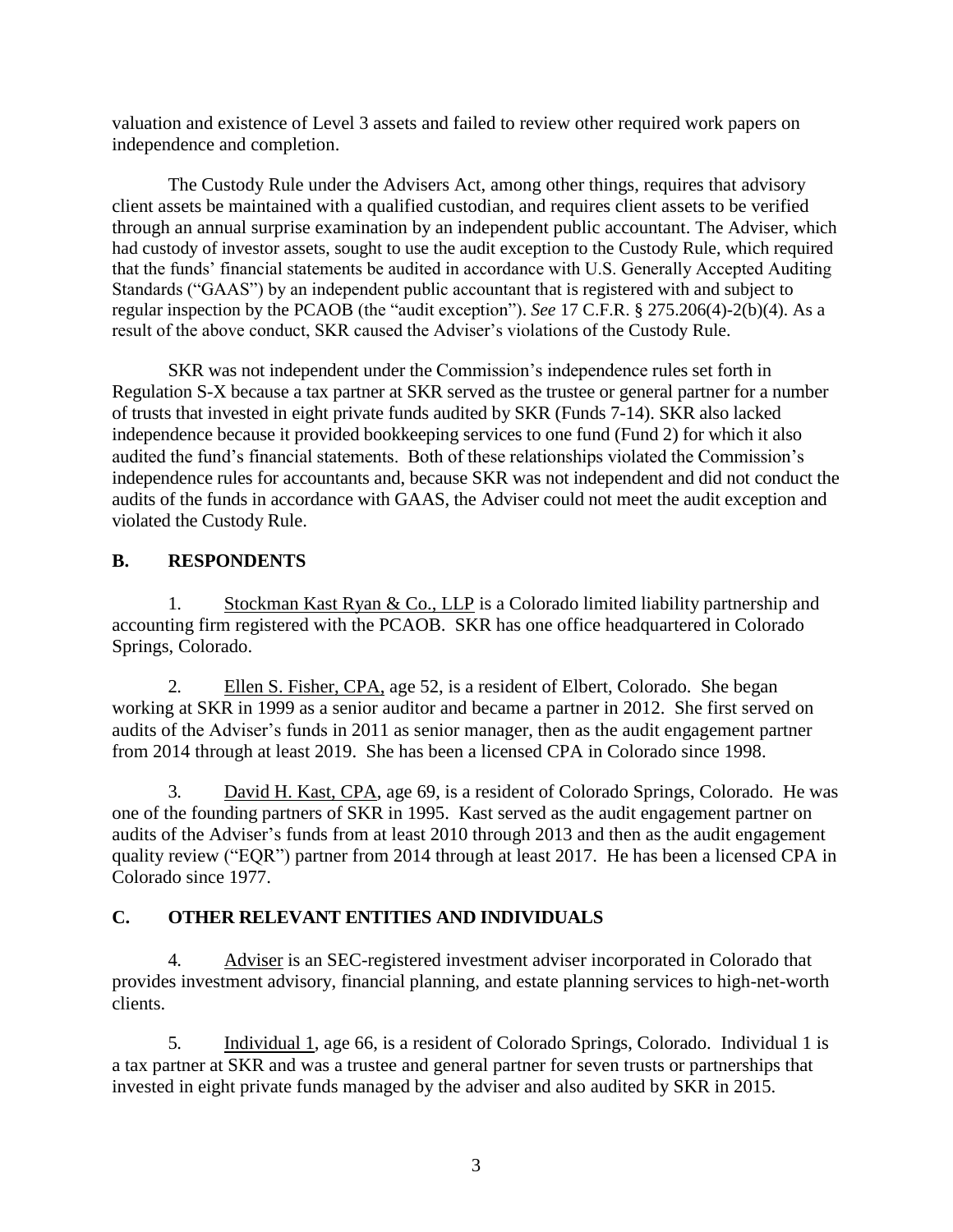## **D. FACTS**

### **Background**

6. Between at least January 1, 2015 and December 31, 2016, the Adviser had custody of investor assets invested in the Funds and, as such, was required to comply with the Custody Rule.

7. Among other things, the Custody Rule requires that advisory client assets be maintained with a qualified custodian, and requires client assets to be verified through an annual surprise examination by an independent public accountant. See Advisers Act Rule 206(4)-2(a)(1) and (4). An adviser to a limited liability company or pooled investment vehicle, such as the Adviser, is deemed to have complied with the annual surprise examination requirement if it distributes annual audited financial statements to each member or beneficial owner within 120 days of the end of each fund's fiscal year. *See* Rule 206(4)-2(b)(4) under the Advisers Act. The audit exception requires that the Funds' financial statements be prepared in accordance with generally accepted accounting principles ("GAAP") and that they be audited in accordance with GAAS for the purpose of expressing an opinion therein.

8. To comply with the audit exception, the Adviser engaged SKR to perform annual audits for the funds for the years ended December 31, 2015 and December 31, 2016, and then distributed audited financial statements to each investor in the funds. According to SKR's audit reports, the audits were performed in accordance with PCAOB auditing standards.

9. In 2015, SKR audited a total of 20 Adviser funds, 11 of which were funds holding Level 3 assets. In 2016, SKR audited a total of nine Adviser funds, seven of which held Level 3 assets. For each year, six of the funds that held Level 3 assets involved audit failures that are the subject of this proceeding. The 12 audits with audit failures at issue in this proceeding are referred to as the "Audits."

10. Fisher worked on the Adviser's audits beginning in 2011 assenior manager, and then as engagement partner beginning in 2014. Kast worked on the Adviser's audits as engagement partner from at least 2010 through 2013 and then as EQR beginning in 2014.

11. In 2015 and 2016, Fisher was the SKR engagement partner on all Fund audits for the Adviser and was ultimately responsible for the Funds' audit engagements and for SKR's audit reports.

12. In 2015 and 2016, Kast was the EQR partner on all Fund audits for the Adviser. As the EQR partner, Kast was responsible for reviewing the audit file and the Fund financial statements. Under the applicable PCAOB standards and GAAS, Kast was responsible for evaluating the significant judgments made by the engagement team, the conclusions reached by the engagement team, and approving the issuance of the audit report.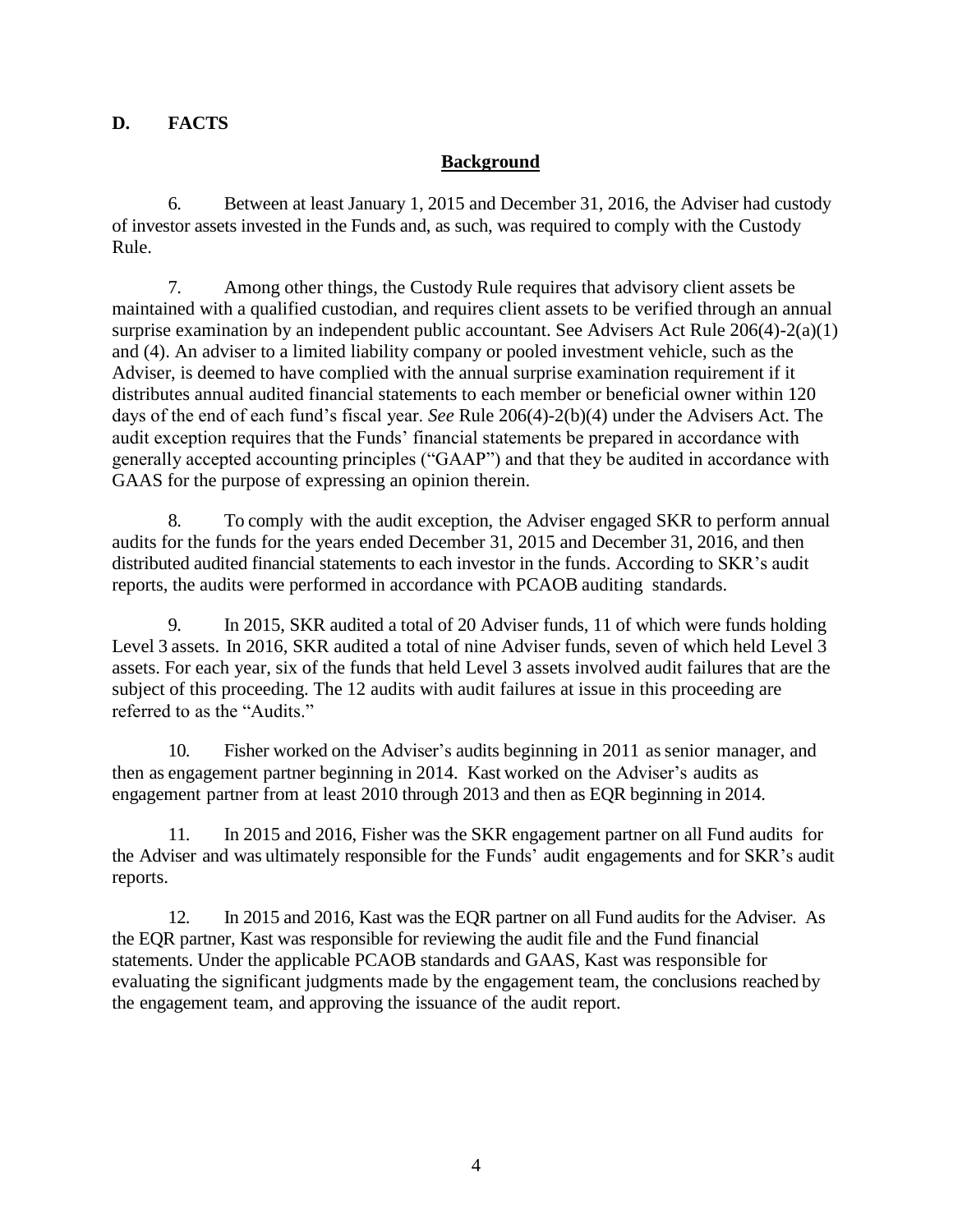## **Failures complying with PCAOB Standards and GAAS**

## **I. General Audit Failures**

13. Fisher and SKR failed to conduct the Audits in accordance with PCAOB auditing standards and GAAS in five ways.

# **(i) SKR and Fisher failed to plan and obtain sufficient audit evidence**

14. In each of the Audits, SKR did not perform audit procedures to obtain sufficient appropriate audit evidence regarding the valuation and existence of Level 3 assets at year end. Fisher reviewed and approved audit work papers showing that SKR did not obtain sufficient appropriate audit evidence.

## a. Insufficient audit response

15. Fisher and SKR failed to adequately assessthe risks of the Audits and appropriately plan the Audits in response to the high risks of these Audits.

16. The valuation of Level 3 assets in the Audits were high risk. Level 3 assets can be difficult to value because they have no readily available market information and are estimated using unobservable inputs.

17. In 2015, SKR identified and assessed the risk of material misstatement and planned audit responses for all Adviser funds collectively. In 2016, SKR identified and assessed the risk of material misstatement and planned audit responses for all funds holding Level 3 assets collectively (and separately from funds holding Level 1 and 2 assets). In 2015, SKR did not perform separate risk identification, assessment, and response procedures for each individual fund and SKR failed to document that the funds with Level 3 assets generally had a risk level above those that did not have Level 3 assets.

18. SKR's work papers for the 2015 Audit failed to identify these Level 3 assets as having a significant risk, including a fraud risk, despite Fisher's knowledge that valuation of Level 3 assets were a significant audit risk and a fraud risk. Kast similarly knew that valuation of Level 3 assets was "high risk in the audit" and was both a significant risk and a fraud risk.

19. SKR's work papers for the 2015 and 2016 Audits also failed to identify that the inherent risk of the Level 3 assets was high, despite Fisher's knowledge that inherent risk related to the valuation of Level 3 assets was high.

20. Accordingly, in both 2015 and 2016, the audit work papers incorrectly documented the risk of material misstatement as moderate, instead of high. Fisher and SKR failed to design audit approaches and procedures to address the high risks they knew were associated with valuation of these Level 3 assets.

21. SKR's audit program also contained no specific procedures to be performed regarding evaluating the appropriateness of valuation models, testing Level 3 inputs, or obtaining and evaluating investment committee minutes and related documentation that included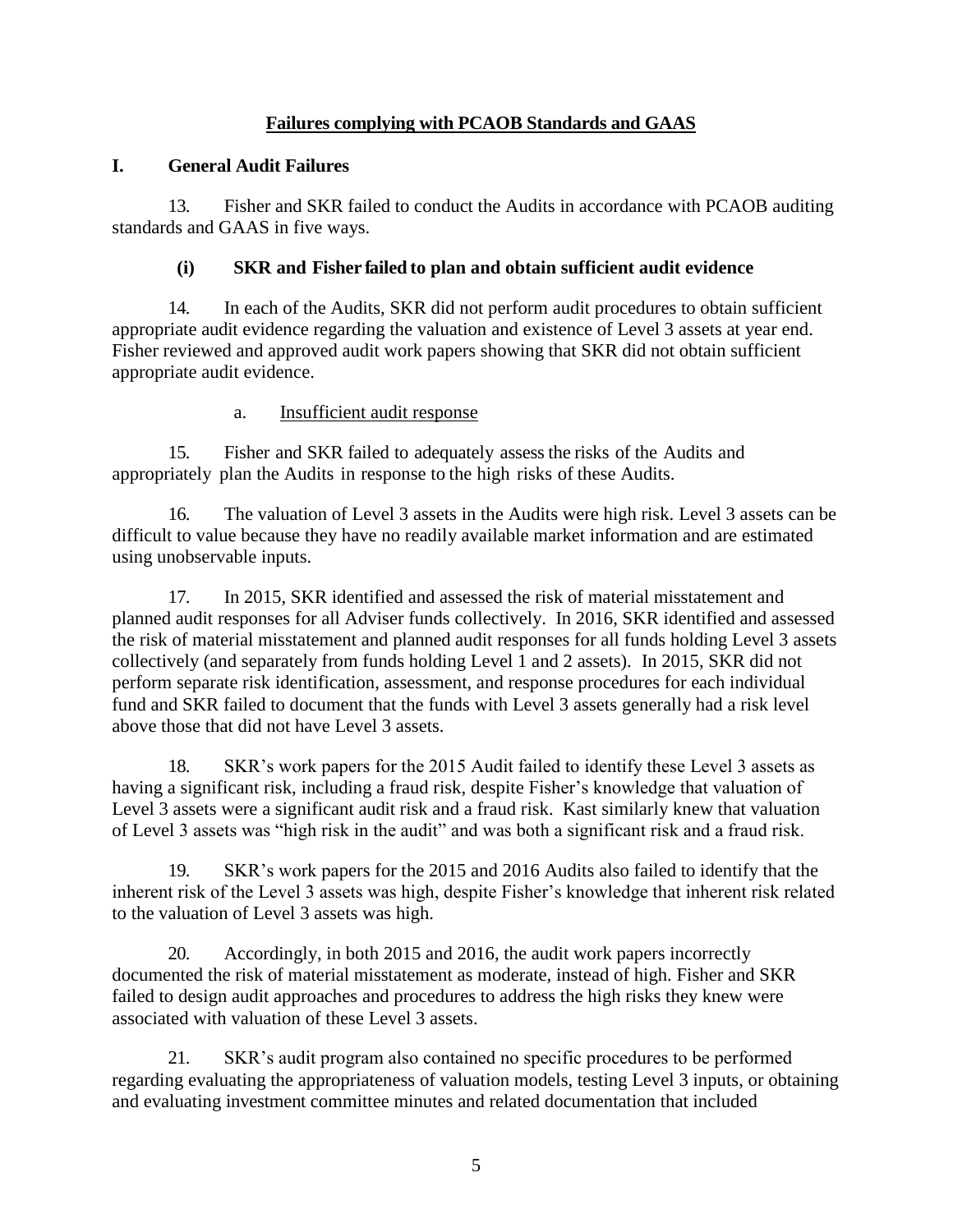contemporaneous information regarding the valuation of Level 3 assets.

22. Because SKR and Fisher failed to properly plan and perform audit procedures for the risk of material misstatement associated with the valuation and existence of these Level 3 assets, they also failed to obtain sufficient appropriate audit evidence to provide a reasonable basis for SKR's audit reports.

b. Insufficient audit evidence

23. In each of the Audits, SKR did not perform audit procedures to obtain sufficient appropriate audit evidence regarding the existence of Level 3 assets at year end. SKR's audit program provided that the existence of Level 3 assets should be confirmed, *i.e.* that SKR should obtain sufficient appropriate evidence that those assets exist at the time of the audit. However, Fisher and SKR took no steps to confirm the existence of Level 3 assets or obtain other sufficient appropriate evidence.

24. SKR did not confirm the existence of the Level 3 assets held by any of the Funds or perform sufficient alternative procedures; instead, SKR relied predominantly on the Adviser's representations (in valuation write ups, management representation letters, and made orally). Fisher reviewed and approved the audit work papers showing these failures and Kast signed off on the work papers.

25. SKR's valuation procedures excessively relied on representations from the Adviser without obtaining sufficient corroborating audit evidence and sometimes ignored contradictory evidence inconsistent with the Adviser's valuation determinations.

26. For example, SKR failed to identify that the valuation estimates were not prepared in accordance with GAAP and failed to obtain sufficient audit evidence corroborating management's supporting valuation inputs and assumptions (e.g., at times the Adviser and SKR relied on stale appraisals, consulting reports that were up to nine years old, and unsigned sales agreements).

27. These audit deficiencies contributed to Fisher's and SKR's failure to identify potential misstatements in financial statements for three funds in 2015 (pertaining to 9 separate Level 3 assets), and for two funds in 2016 (pertaining to four Level 3 assets).

# **(ii) Fisher and SKR failed to properly evaluate audit results**

28. In several Audits, SKR did not evaluate management for possible bias and properly identify and evaluate misstatements in the financial statements.

29. Fisher reviewed and approved the SKR audit work papers that failed to perform a retrospective review of accounting estimates and properly evaluate and document whether identified misstatements in Fund 2 in 2016 were material to fund financial statements.

30. During the Audits, SKR identified valuation discrepancies and concluded without adequate evaluation or documentation that these discrepancies were not errors and/or were immaterial to the financial statements.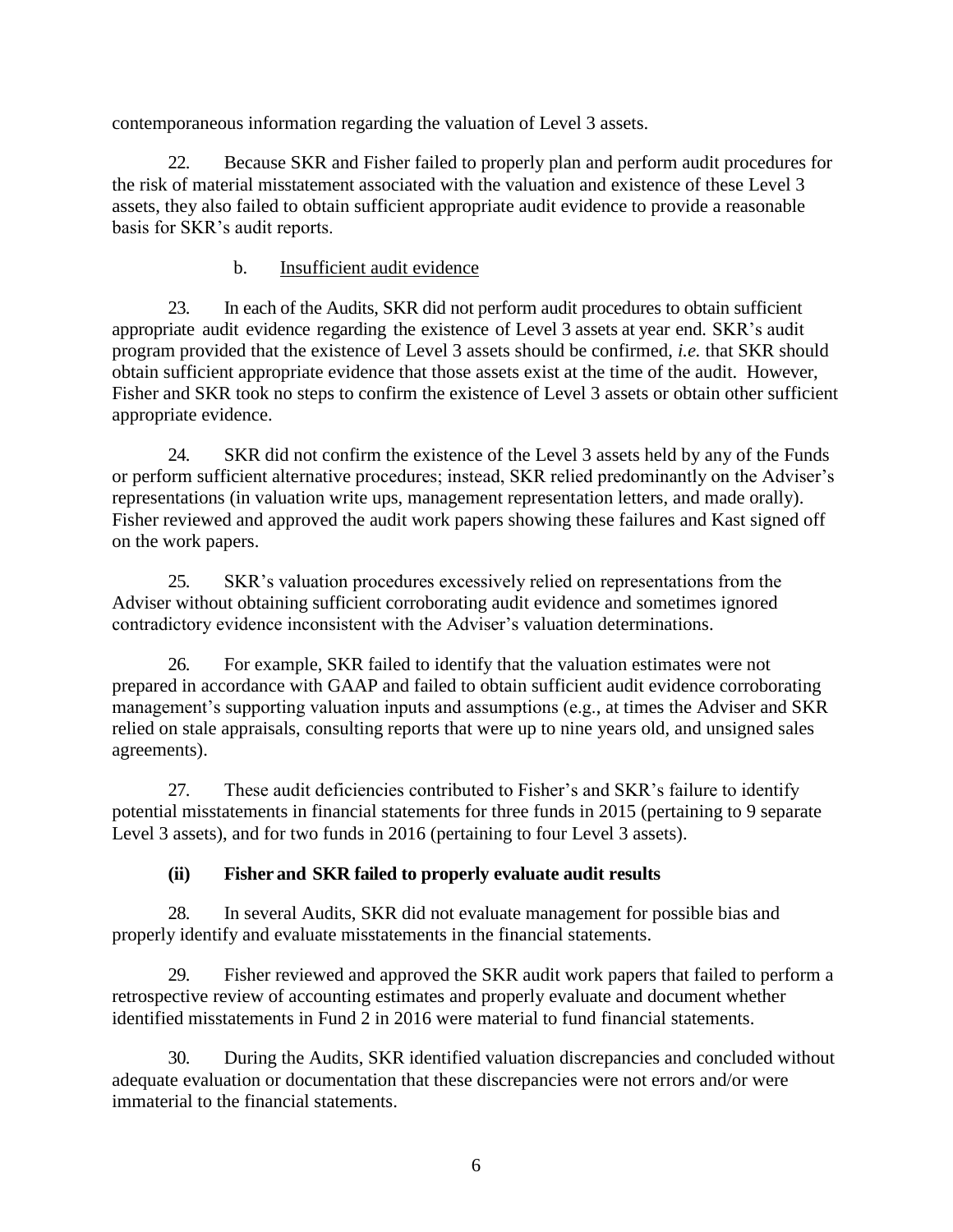### **(iii) SKR's audit documentation was not in accordance with applicable audit standards**

31. In each of the Audits, SKR's audit work papers are replete with documentation deficiencies.

32. SKR's work papers contain various documentation deficiencies that would prevent an experienced auditor from understanding the extent and results of the procedures performed, evidence obtained, and conclusions reached, and whether certain work was reviewed.

33. For example, Fisher and Kast both reviewed and approved the 2015 audit work papers that did not identify the valuation of Level 3 assets as a significant risk, including a fraud risk. Fisher and Kast also both reviewed and approved the 2015 and 2016 audit work papers that incorrectly documented inherent risk and the risk of material misstatement as moderate instead of high. The 2015 audit work papers also did not identify that SKR provided bookkeeping services to a fund that it audited or evaluate whether the services impacted SKR's independence.

# **(iv) Fisher's supervision and review of the audit engagements was inadequate**

34. In each of the Audits, Fisher's supervision and review was inadequate because she reviewed and approved the audit work papers that did not meet PCAOB auditing standards or GAAS and did not support SKR's audit reports. This pervasive failure applies to all of the identified existence and valuation audit failures in this Order.

35. Fisher reviewed and approved the Audits that did not properly evaluate SKR's independence, document the risks of Level 3 assets, adequately respond to the identified risks of Level 3 assets, and obtain sufficient appropriate audit evidence. She also did not perform a retrospective review.

## **(v) Fisher did not exercise due professional care, including professional skepticism.**

36. In each of the Audits, Fisher did not act with due professional care, including professional skepticism, because she did not plan and perform the audits in accordance with PCAOB auditing standards or GAAS, including not corroborating management representations, not obtaining sufficient appropriate audit evidence, and ignoring contradictory information. Again, this applies to all of the existence and valuation audit deficiencies identified in this Order.

37. In each of the Audits, Fisher's deficient conduct caused SKR to issue unqualified audit opinions on the Funds' financial statements for 2015 and 2016 when SKR was not independent and the SKR's audits were not performed in accordance with PCAOB auditing standards and GAAS.

## **II. Kast's EQR Failures**

38. For each of the Audits, Kast failed to conduct his engagement quality reviews in accordance with PCAOB auditing standards and GAAS.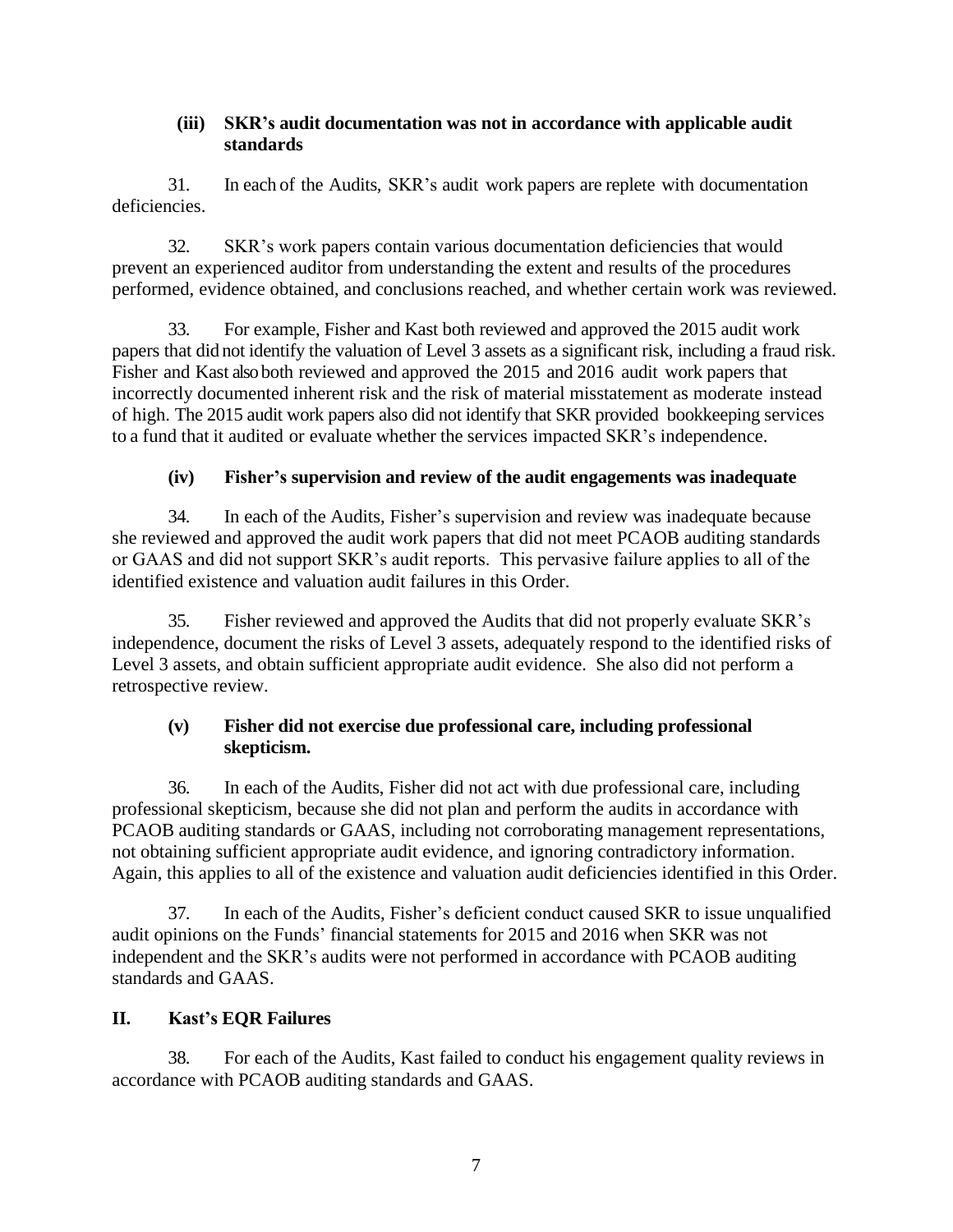39. Kast approved the 2015 audit risk work papers that did not document valuation of Level 3 assets as a significant risk, including a fraud risk, contrary to his knowledge about the risk level of the valuation of these assets.

40. In both 2015 and 2016, Kast also reviewed and approved the work papers that incorrectly documented the valuation of Level 3 assets as having only moderate inherent risk and risk of material misstatement, contrary to his testimony about the risk level.

41. In both 2015 and 2016, Kast reviewed and approved every investment valuation audit work paper and failed to recognize that SKR did not respond appropriately to the identified risks and did not obtain sufficient appropriate audit evidence supporting its conclusion that Level 3 assets existed and were properly valued.

42. Kast did not review the 2015 and 2016 work papers that contain the auditor independence assessment.

43. Kast also did not review the 2015 and 2016 investment audit programs, which list the procedures that will be performed to obtain sufficient evidence in response to the identified risks.

44. For each of the Audits, Kast's EQR audit failures demonstrate that he did not act with the required due professional care, including professional skepticism.

# **III. Audit Failures With Respect to Specific Funds and Assets**

45. In addition, Respondents failed to comply with PCAOB standards and GAAS in the audit of specific funds. These failures are summarized as follows: (i) the failure to obtain sufficient evidence about the existence of Level 3 Assets, including failing to identify the nonexistence of a Level 3 Asset; (ii) the failure to obtain sufficient evidence about the valuation of Level 3 Assets, including evidence related to appraisals, valuation models, contracts, representations and transactions with a related party; (iii) the failure to perform retrospective reviews; and (iv) the failure to properly evaluate misstatements.

## **SKR was not independent**

46. The Adviser relied upon the audit exception to the Custody Rule requiring that financial statements for the Funds be audited by an independent public accountant in accordance with GAAS.

47. For purposes of assessing compliance with the Custody Rule, the Commission looks to whether an accountant is independent under the Commission's independence rules set forth in Regulation S-X, Rule 2-01(b) and (c). *See* 17 C.F.R. § 275.206(4)-2(d)(3). SKR was not independent under these rules for the reasons described below and thus the Adviser violated and was caused to violate the Custody Rule.

48. Respondents failed to communicate to the Adviser relationships and services that may reasonably be thought to bear on independence as required by PCAOB Rule 3526. These failures constitute improper professional conduct.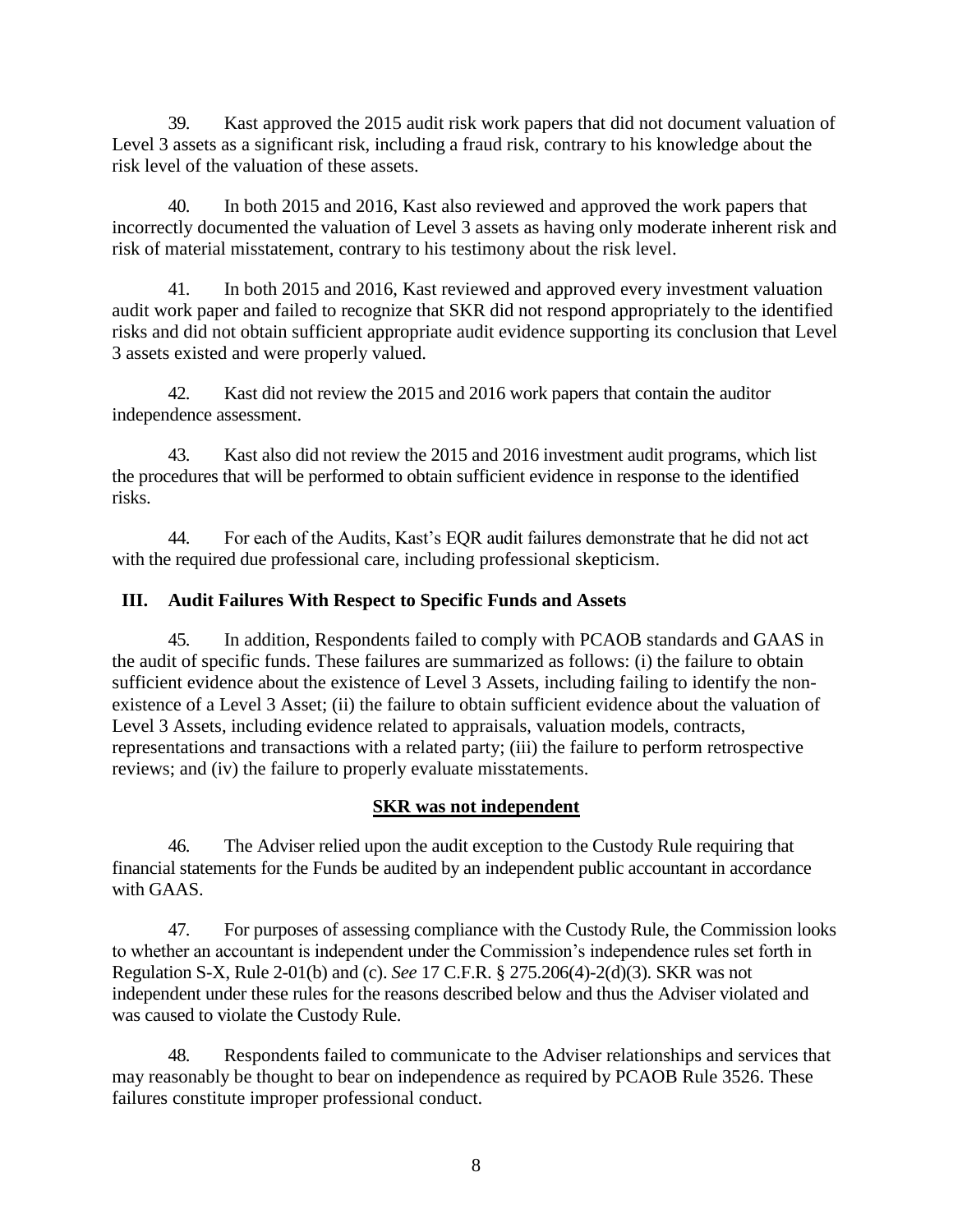### **I. Trustee Relationship**

49. Rule 2-01(c) setsforth non-exclusive circumstances where accountants are not considered independent. Rule  $2-01(c)(1)$  provides that:

An accountant is not independent if, at any point during the audit and professional engagement period, the accountant has a direct financial interest or a material indirect financial interest in the accountant's audit client such as (i) Investments in audit clients. An accountant is not independent when: … (C) The accounting firm, **any covered person** in the firm, or any of his or her immediate family members, **serves as voting trustee of a trust, or executor of an estate, containing the securities of an audit client**, unless the accounting firm, covered person in the firm, or immediate family **member has no authority to make investment decisions for the trust or estate.** (Emphasis added.)

50. Rule  $2-01(f)(11)(iv)$  defines a covered person in the firm to mean "the following" principals, shareholders, and employees of an accounting firm: . . . (iv) any other partner, principal, or shareholder from an 'office' of the accounting firm in which the lead audit engagement partner primarily practices in connection with the audit."

51. Individual 1 also was a "covered person" because he was a partner in the same office as Fisher, the lead engagement partner in charge of the audits for the Adviser funds. Individual 1 did not serve on the audit engagement team.

52. In 2015, Individual 1, an SKR partner, was a trustee and/or a member of the management committee for seven trusts or partnerships that had invested in eight Adviser funds audited by SKR and had authority to make investment decisions for the trusts/partnerships. The management committees met quarterly beginning in 2015. Individual 1's role as trustee for entities that invested in some of the Adviser funds impacted SKR's independence for the 2015 audits.

53. As the engagement partner, it was Fisher's responsibility to ensure that all such potential conflicts were identified and resolved for independence purposes.

54. The audit team performed no specific audit procedures to capture relevant relationships to analyze and confirm SKR's independence.

55. As a result, SKR was not independent under Regulation S-X, Rule 2-01(c).

## **II. Bookkeeping Services**

56. Rule 2-01(c)(4) provides that an accountant is not independent, if, at any point during the audit and professional engagement period, the accountant provides the following nonaudit services to an audit client:

(i) *Bookkeeping or Other Services Related to the Accounting Records or Financial Statements of the Audit Client.* Any service, unless it is reasonable to conclude that the results of these services will not be subject to audit procedures during an audit of the audit client's financial statements, including: (A) Maintaining or preparing the audit client's accounting records; … (C) Preparing or originating source data underlying the audit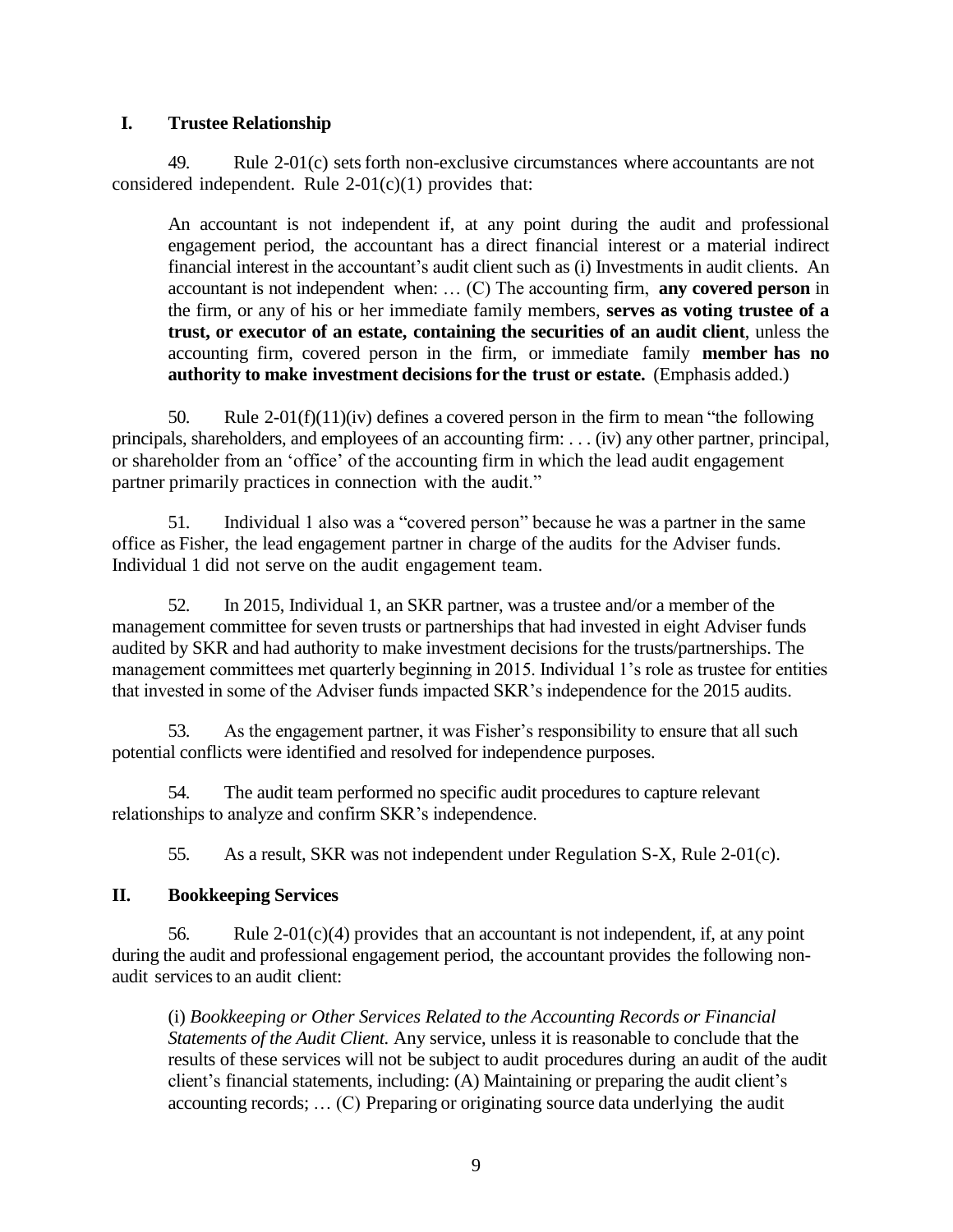client's financial statements.

57. SKR provided bookkeeping services to Adviser's Fund 2 in 2015 and 2016 when Fund 2 was also audited by SKR in those years.

58. SKR's accounting services department created and maintained the accounting records underlying the financial statements audited by SKR.

59. Specifically, SKR's accounting services department entered transactions into QuickBooks; performed bank reconciliations; and sent the Adviser the year-end QuickBooks file and/or the general ledger exported from QuickBooks that the Adviser used to prepare the fund financial statements.

60. After receiving the QuickBooks file and/or the general ledger from SKR, the Adviser made journal entries to record the Level 3 assets at fair value. The Adviser then used that general ledger to prepare the fund financial statements, including the final balance sheet and income statements. The audit engagement team then audited the final Fund 2 financial statements based in part on the general ledger prepared by SKR. The Adviser paid SKR monthly for "bookkeeping services."

61. It was Fisher's responsibility to ensure that all such potential conflicts were identified and resolved for independence purposes.

62. The audit team performed no specific audit procedures to capture relevant relationships and services and to evaluate and confirm SKR's independence.

63. Fisher was aware of SKR's bookkeeping relationship in 2015.

64. In 2016, Fisher reviewed and approved a memo in the work papers concerning the bookkeeping that incorrectly concluded the bookkeeping relationship did not impair SKR's independence.

65. Under Rule 2-01(c)(4), SKR's bookkeeping services provided to Fund 2 impaired SKR's independence.

66. PCAOB Rule 3526 required SKR to communicate to the Adviser all relationships and services that may reasonably be thought to bear on SKR's independence. However, SKR told the Adviser there were none for the 2015 and 2016 audits.

### **Violations**

67. As a result of the conduct described above, Respondents engaged in improper professional conduct within the meaning of Section 4C of the Exchange Act and Rule  $102(e)(1)(ii)$  of the Commission's Rules of Practice. Section  $4C(a)(2)$  of the Exchange Act and Rule  $102(e)(1)(ii)$  provide, in pertinent part, that the Commission may censure or deny, temporarily or permanently, the privilege of appearing or practicing before the Commission to any person who is found by the Commission to have engaged in improper professional conduct. Exchange Act 4C(b) and Rule 102(e)(1)(iv) of the Commission's Rules of Practice define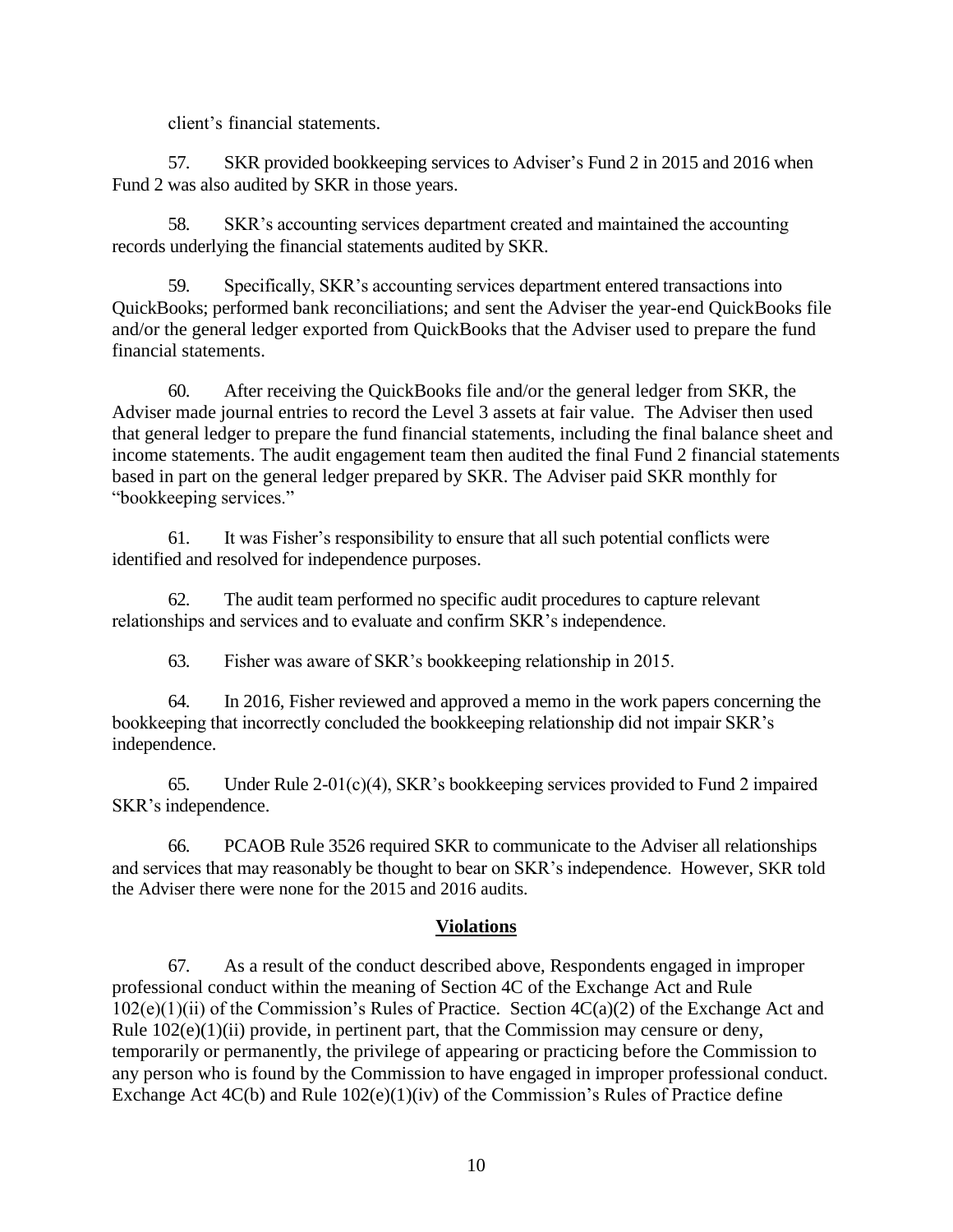improper professional conduct with respect to persons licensed to practice as accountants.

68. Under Section 4C(b) and Rule  $102(e)(1)(iv)(B)$ , the term "improper professional conduct" means one of two types of negligent conduct: (1) a single instance of highly unreasonable conduct in circumstances for which heightened scrutiny is warranted; or (2) repeated instances of unreasonable conduct that indicate a lack of competence.

69. The audit failures of SKR, Fisher, and Kast constitute repeated instances of unreasonable conduct throughout the audits discussed above and also satisfy the single instance of highly unreasonable conduct standard as there were multiple single instances of highly unreasonable conduct since the audit of Level 3 assets warranted heightened scrutiny.

70. Further, questions regarding an auditor's independence always warrant heightened scrutiny. *See* Final Rule: Amendment to Rule 102(e) of the Commission's Rules of Practice, Release Nos. 33-7593; 34-40567; 35-26929; 39-2369; IA-1771; IC-23489; File No. S7- 16-98) ("Because of the importance of an accountant's independence to the integrity of the financial reporting system, the Commission has concluded that circumstances that raise questions about an accountant's independence always merit heightened scrutiny.").

71. As detailed above, the Adviser was required to comply with the Custody Rule or to satisfy its provisions by meeting an exception to it. During 2015 and 2016, the Adviser attempted to comply with this rule by relying on the audit exception. The Adviser failed to qualify for the Audit Exception because SKR did not conduct the Audits in accordance with GAAS and was not independent. As a consequence, the Adviser violated the Custody Rule and the Respondents caused the Adviser's violations of the Custody Rule.

### **Findings**

72. Based on the foregoing, the Commission finds that Fisher, Kast, and SKR engaged in improper professional conduct pursuant to Section 4C(a)(2) of the Exchange Act and Rule  $102(e)(1)(ii)$  of the Commission's Rules of Practice.

73. Based on the foregoing, the Commission finds that Fisher, Kast, and SKR caused Adviser's violations of Section 206(4) of the Advisers Act and Rule 206(4)-2 thereunder.

## **IV.**

In view of the foregoing, the Commission deems it appropriate to impose the sanctions agreed to in Respondents' Offers.

Accordingly, it is hereby ORDERED, effective immediately, that**:**

A. Fisher, Kast, and SKR shall cease and desist from committing or causing any violations and any future violations of Section 206(4) of the Advisers Act and Rule 206(4)-2 thereunder.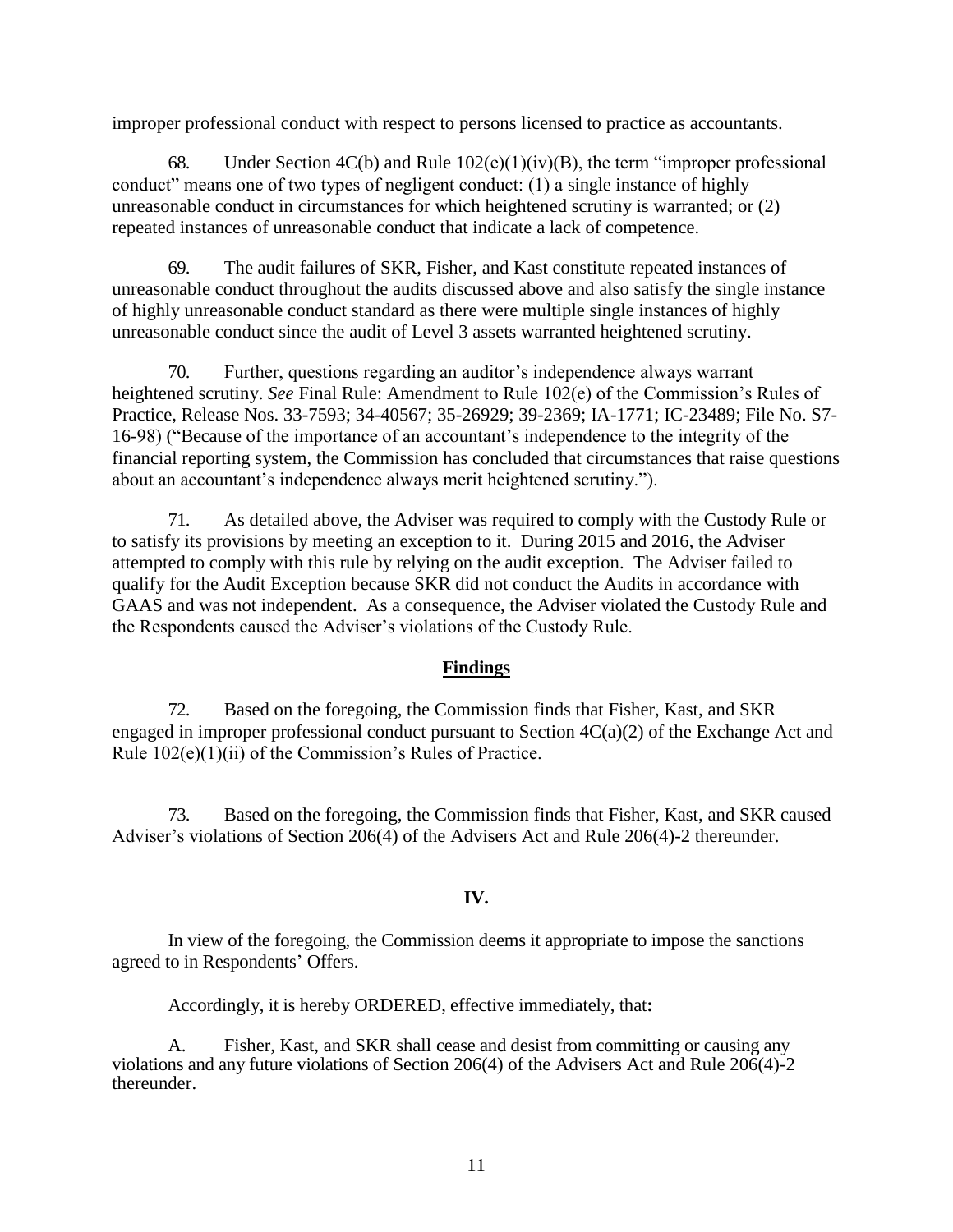B. SKR is hereby censured.

C. Ellen Fisher and David Kast are denied the privilege of appearing or practicing before the Commission as accountants.

D. After two years from the date of the Order, Fisher may request that the Commission consider Fisher's reinstatement by submitting an application to the attention of the Office of the Chief Accountant.

E. After one year from the date of the Order, Kast may request that the Commission consider Kast's reinstatement by submitting an application to the attention of the Office of the Chief Accountant.

F. In support of any application for reinstatement to appear and practice before the Commission as a preparer or reviewer, or a person responsible for the preparation or review, of financial statements of a public company to be filed with the Commission, other than as a member of an audit committee, as that term is defined in Section 3(a)(58) of the Exchange Act, Respondent shall submit a written statement attesting to an undertaking to have Respondent's work reviewed by the independent audit committee of any public company for which Respondent works or in some other manner acceptable to the Commission, as long as Respondent practices before the Commission in this capacity and will comply with any Commission or other requirements related to the appearance and practice before the Commission as an accountant.

G. In support of any application for reinstatement to appear and practice before the Commission as a member of an audit committee, as that term is defined in Section 3(a)(58) of the Securities Exchange Act of 1934 ("Exchange Act"), as a preparer or reviewer, or as a person responsible for the preparation or review, of any public company's financial statements that are filed with the Commission*,* Respondent shall submit a statement prepared by the audit committee(s) with which Respondent will be associated, including the following information:

- 1. A summary of the responsibilities and duties of the specific audit committee(s) with which Respondent will be associated;
- 2. A description of Respondent's role on the specific audit committee(s) with which Respondent will be associated;
- 3. A description of any policies, procedures, or controls designed to mitigate any potential risk to the Commission by such service;
- 4. A description relating to the necessity of Respondent's service on the specific audit committee; and
- 5. A statement noting whether Respondent will be able to act unilaterally on behalf of the Audit Committee as a whole.

H. In support of any application for reinstatement to appear and practice before the Commission as an independent accountant (auditor) before the Commission, Respondent must be associated with a public accounting firm registered with the Public Company Accounting Oversight Board (the "PCAOB") and Respondent shall submit the following additional information: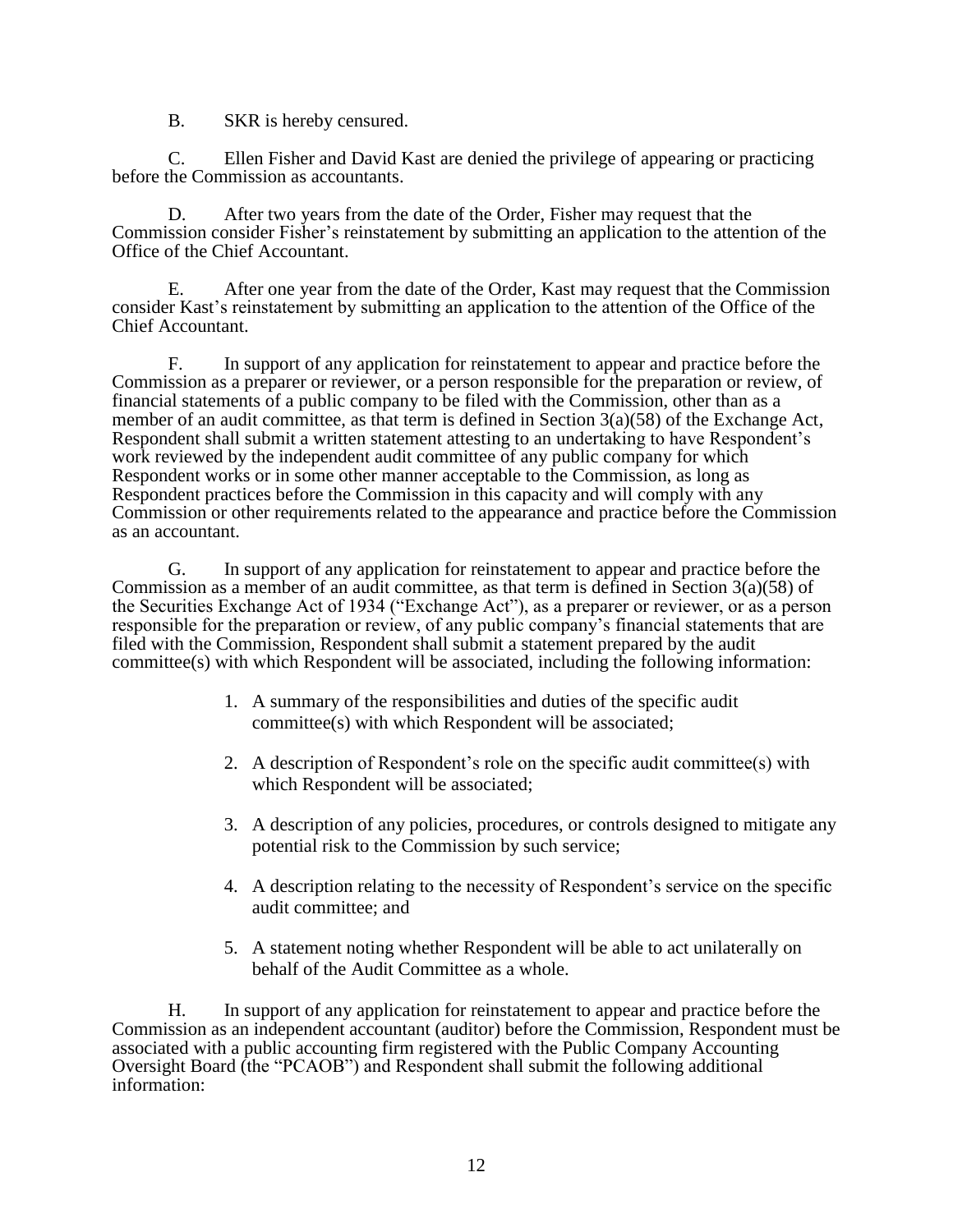- 1. A statement from the public accounting firm (the "Firm") with which Respondent is associated, stating that the firm is registered with the PCAOB in accordance with the Sarbanes-Oxley Act of 2002;
- 2. A statement from the Firm with which the Respondent is associated that the Firm has been inspected by the PCAOB and that the PCAOB did not identify any criticisms of or potential defects in the Firm's quality control system that would indicate that Respondent will not receive appropriate supervision; and
- 3. A statement from Respondent indicating that the PCAOB has taken no disciplinary actions against Respondent since seven (7) years prior to the date of the Order other than for the conduct that was the basis for the Order.

I. In support of any application for reinstatement, Respondent shall provide documentation showing that Respondent is currently licensed as a certified public accountant ("CPA") and that Respondent has resolved all other disciplinary issues with any applicable state boards of accountancy. If Respondent is not currently licensed as a CPA, Respondent shall provide documentation showing that Respondent's licensure is dependent upon reinstatement by the Commission.

J. In support of any application for reinstatement, Respondent shall also submit a signed affidavit truthfully stating, under penalty of perjury:

- 1. That Respondent has complied with the Commission suspension Order, and with any related orders and undertakings, or any related Commission proceedings, including any orders requiring payment of disgorgement or penalties;
- 2. That Respondent undertakes to notify the Commission immediately in writing if any information submitted in support of the application for reinstatement becomes materially false or misleading or otherwise changes in any material way while the application is pending;
- 3. That Respondent, since the entry of the Order, has not been convicted of a felony or a misdemeanor involving moral turpitude that would constitute a basis for a forthwith suspension from appearing or practicing before the Commission pursuant to Rule 102(e)(2);
- 4. That Respondent, since the entry of the Order:
	- (a) has not been charged with a felony or a misdemeanor involving moral turpitude as set forth in Rule 102(e)(2) of the Commission's Rules of Practice, except for any charge concerning the conduct that was the basis for the Order;
	- (b) has not been found by the Commission or a court of the United States to have committed a violation of the federal securities laws, and has not been enjoined from violating the federal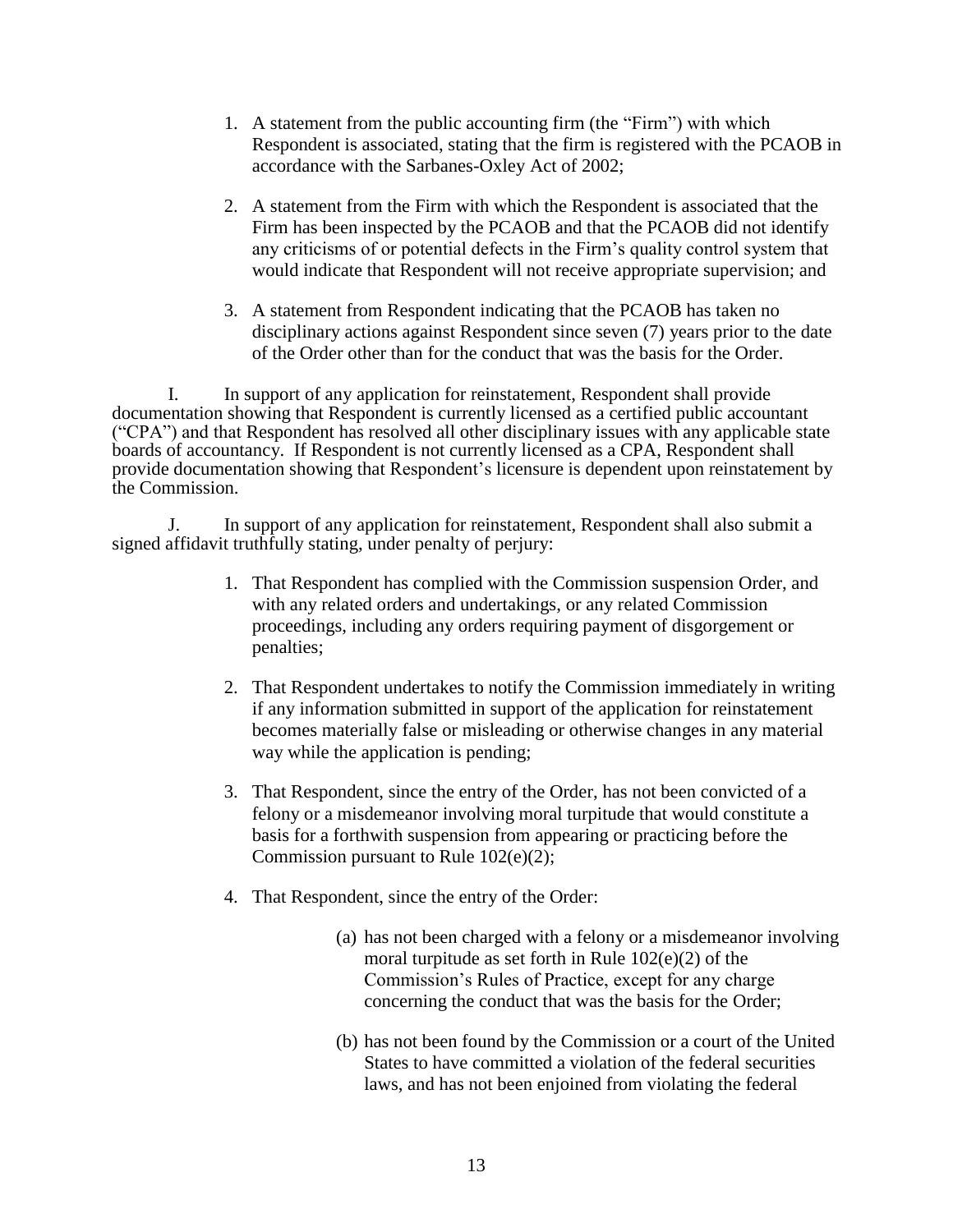securities laws, except for any finding or injunction concerning the conduct that was the basis for the Order;

- (c) has not been charged by the Commission or the United States with a violation of the federal securities laws, except for any charge concerning the conduct that was the basis for the Order;
- (d) has not been found by a court of the United States (or any agency of the United States) or any state, territory, district, commonwealth, or possession, or any bar thereof to have committed an offense (civil or criminal) involving moral turpitude, except for any finding concerning the conduct that was the basis for the Order; and
- (e) has not been charged by the United States (or any agency of the United States) or any state, territory, district, commonwealth, or possession, civilly or criminally, with having committed an act of moral turpitude, except for any charge concerning the conduct that was the basis for the Order.
- 5. That Respondent's conduct is not at issue in any pending investigation of the Commission's Division of Enforcement, the PCAOB's Division of Enforcement and Investigations, any criminal law enforcement investigation, or any pending proceeding of a State Board of Accountancy, except to the extent that such conduct concerns that which was the basis for the Order.
- 6. That Respondent has complied with any and all orders, undertakings, or other remedial, disciplinary, or punitive sanctions resulting from any action taken by any State Board of Accountancy, or other regulatory body.
- K. Respondent shall also provide a detailed description of:
	- 1. Respondent's professional history since the imposition of the Order, including
		- (a) all job titles, responsibilities and role at any employer;
		- (b) the identification and description of any work performed for entities regulated by the Commission, and the persons to whom Respondent reported for such work; and
	- 2. Respondent's plans for any future appearance or practice before the Commission.

L. The Commission may conduct its own investigation to determine if the foregoing attestations are accurate.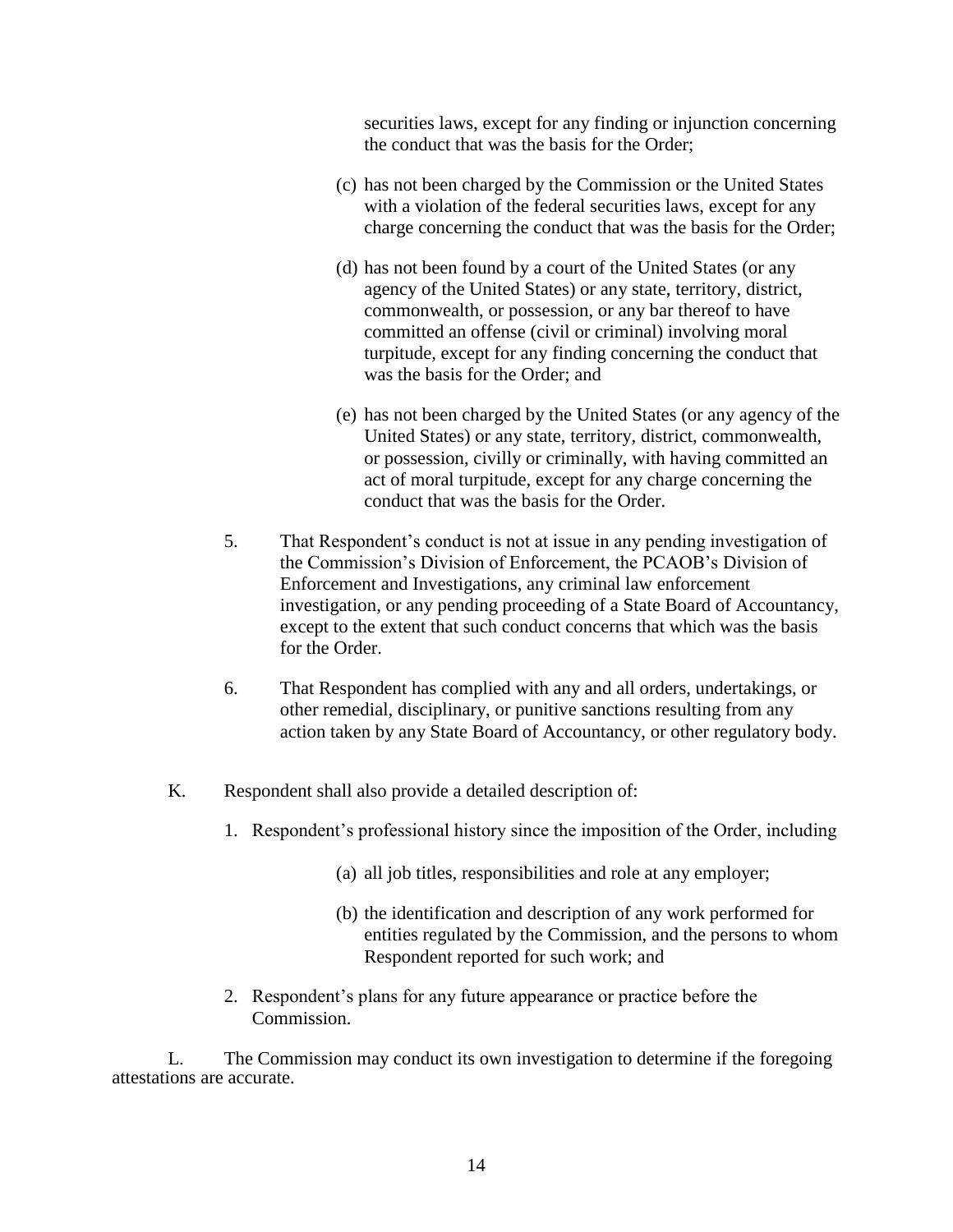M. If Respondent provides the documentation and attestations required in this Order and the Commission (1) discovers no contrary information therein, and (2) determines that Respondent truthfully and accurately attested to each of the items required in Respondent's affidavit, and the Commission discovers no information, including under Paragraph J, indicating that Respondent has violated a federal securities law, rule or regulation or rule of professional conduct applicable to Respondent since entry of the Order (other than by conduct underlying Respondent's original Rule 102(e) suspension), then, unless the Commission determines that reinstatement would not be in the public interest, the Commission shall reinstate the respondent for cause shown.

N. If Respondent is not able to provide the documentation and truthful and accurate attestations required in this Order or if the Commission has discovered contrary information, including under Paragraph J, the burden shall be on the Respondent to provide an explanation as to the facts and circumstances pertaining to the matter setting forth why Respondent believes cause for reinstatement nonetheless exists and reinstatement would not be contrary to the public interest. The Commission may then, in its discretion, reinstate the Respondent for cause shown.

O. If the Commission declines to reinstate Respondent pursuant to Paragraphs K and L, it may, at Respondent's request, hold a hearing to determine whether cause has been shown to permit Respondent to resume appearing and practicing before the Commission as an accountant.

P. SKR shall, within 30 days of the entry of this Order, pay a civil money penalty in the amount of \$96,384.00 to the Securities and Exchange Commission for transfer to the general fund of the United States Treasury, subject to Exchange Act Section 21F(g)(3). If timely payment is not made, additional interest shall accrue pursuant to 31 U.S.C. §3717.

Q. Fisher shall, within 30 days of the entry of this Order, pay a civil money penalty in the amount of \$25,000.00 to the Securities and Exchange Commission for transfer to the general fund of the United States Treasury, subject to Exchange Act Section 21F(g)(3). If timely payment is not made, additional interest shall accrue pursuant to 31 U.S.C. §3717.

R. Kast shall, within 30 days of the entry of this Order, pay a civil money penalty in the amount of \$10,000.00 to the Securities and Exchange Commission for transfer to the general fund of the United States Treasury, subject to Exchange Act Section 21F(g)(3). If timely payment is not made, additional interest shall accrue pursuant to 31 U.S.C. §3717.

Payment must be made in one of the following ways:

- (1) Respondents may transmit payment electronically to the Commission, which will provide detailed ACH transfer/Fedwire instructions upon request;
- (2) Respondents may make direct payment from a bank account via Pay.gov through the SEC website at http://www.sec.gov/about/offices/ofm.htm; or
- (3) Respondents may pay by certified check, bank cashier's check, or United States postal money order, made payable to the Securities and Exchange Commission and hand-delivered or mailed to:

Enterprise Services Center Accounts Receivable Branch HQ Bldg., Room 181, AMZ-341 6500 South MacArthur Boulevard